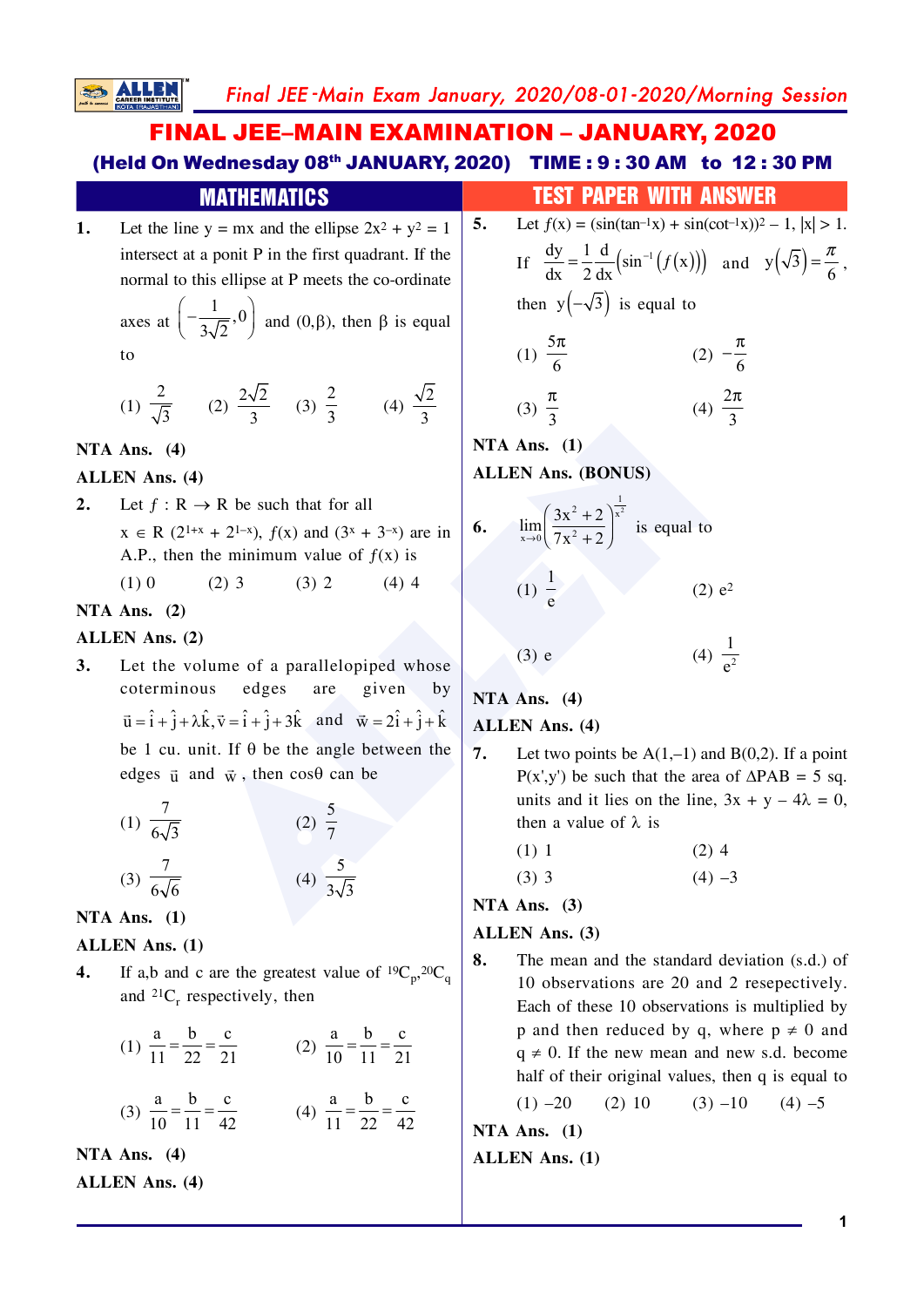# Final JEE-Main Exam January, 2020/08-01-2020/Morning Session

 $9<sub>1</sub>$ Let  $y = y(x)$  be a solution of the differential

equation, 
$$
\sqrt{1-x^2} \frac{dy}{dx} + \sqrt{1-y^2} = 0, |x| < 1
$$
.

If 
$$
y\left(\frac{1}{2}\right) = \frac{\sqrt{3}}{2}
$$
, then  $y\left(\frac{-1}{\sqrt{2}}\right)$  is equal to

(1) 
$$
-\frac{\sqrt{3}}{2}
$$
 (2)  $\frac{1}{\sqrt{2}}$   
(3)  $\frac{\sqrt{3}}{2}$  (4)  $-\frac{1}{\sqrt{2}}$ 

NTA Ans.  $(2)$ 

## **ALLEN Ans. (BONUS)**

- If the equation,  $x^2 + bx + 45 = 0$  (b  $\in$  R) has **10.** conjugate complex roots and they satisfy  $|z+1|=2\sqrt{10}$ , then
	- (1)  $b^2 b = 42$
	- $(2) b<sup>2</sup> + b = 12$
	- $(3) b<sup>2</sup> + b = 72$
	- (4)  $b^2 b = 30$

#### NTA Ans.  $(4)$

#### **ALLEN Ans. (4)**

For a > 0, let the curves  $C_1$ :  $y^2$  = ax and  $11.$  $C_2$ :  $x^2$  = ay intersect at origin O and a point P. Let the line  $x = b(0 < b < a)$  intersect the chord OP and the x-axis at points Q and R, respectively. If the line  $x = b$  bisects the area bounded by the curves,  $C_1$  and  $C_2$ , and the area

of 
$$
\triangle OQR = \frac{1}{2}
$$
, then 'a' satisfies the equation  
\n(1)  $x^6 - 12x^3 + 4 = 0$   
\n(2)  $x^6 - 12x^3 - 4 = 0$   
\n(3)  $x^6 + 6x^3 - 4 = 0$   
\n(4)  $x^6 - 6x^3 + 4 = 0$ 

# NTA Ans.  $(1)$

**ALLEN Ans.** (1)

12. Which one of the following is a tautology?

(1) 
$$
P \wedge (P \vee Q)
$$
  
\n(2)  $P \vee (P \wedge Q)$   
\n(3)  $Q \rightarrow (P \wedge (P \rightarrow Q))$   
\n(4)  $(P \wedge (P \rightarrow Q)) \rightarrow Q$ 

NTA Ans.  $(4)$ 

### **ALLEN Ans. (4)**

 $13.$ The locus of a point which divides the line segment joining the point  $(0,-1)$  and a point on the parabola,  $x^2 = 4y$ , internally in the ratio  $1:2$ , is-

(1) 
$$
9x^2 - 3y = 2
$$
 (2)  $9x^2 - 12y = 8$ 

$$
= 2 \qquad (4) \ 4x^2 - 3y = 2
$$

NTA Ans.  $(2)$ 

**ALLEN Ans. (2)** 

 $(3) x^2 - 3y$ 

- 14. If c is a point at which Rolle's theorem holds
	- for the function,  $f(x) = log_e \left( \frac{x^2 + \alpha}{7x} \right)$  in the interval [3,4], where  $\alpha \in R$ , then  $f''(c)$  is equal  $\overline{10}$

(1) 
$$
\frac{\sqrt{3}}{7}
$$
 (2)  $\frac{1}{12}$   
(3)  $-\frac{1}{24}$  (4)  $-\frac{1}{12}$ 

NTA Ans.  $(2)$ 

## **ALLEN** Ans. (2)

- $15.$ For which of the following ordered pairs  $(\mu, \delta)$ , the system of linear equations
	- $x + 2y + 3z = 1$  $3x + 4y + 5z = \mu$  $4x + 4y + 4z = \delta$ is inconsistent?  $(1)$   $(1,0)$  $(2)$   $(4,6)$  $(3)$   $(3,4)$

 $(4)$   $(4,3)$ 

NTA Ans.  $(4)$ 

**ALLEN Ans.** (4)

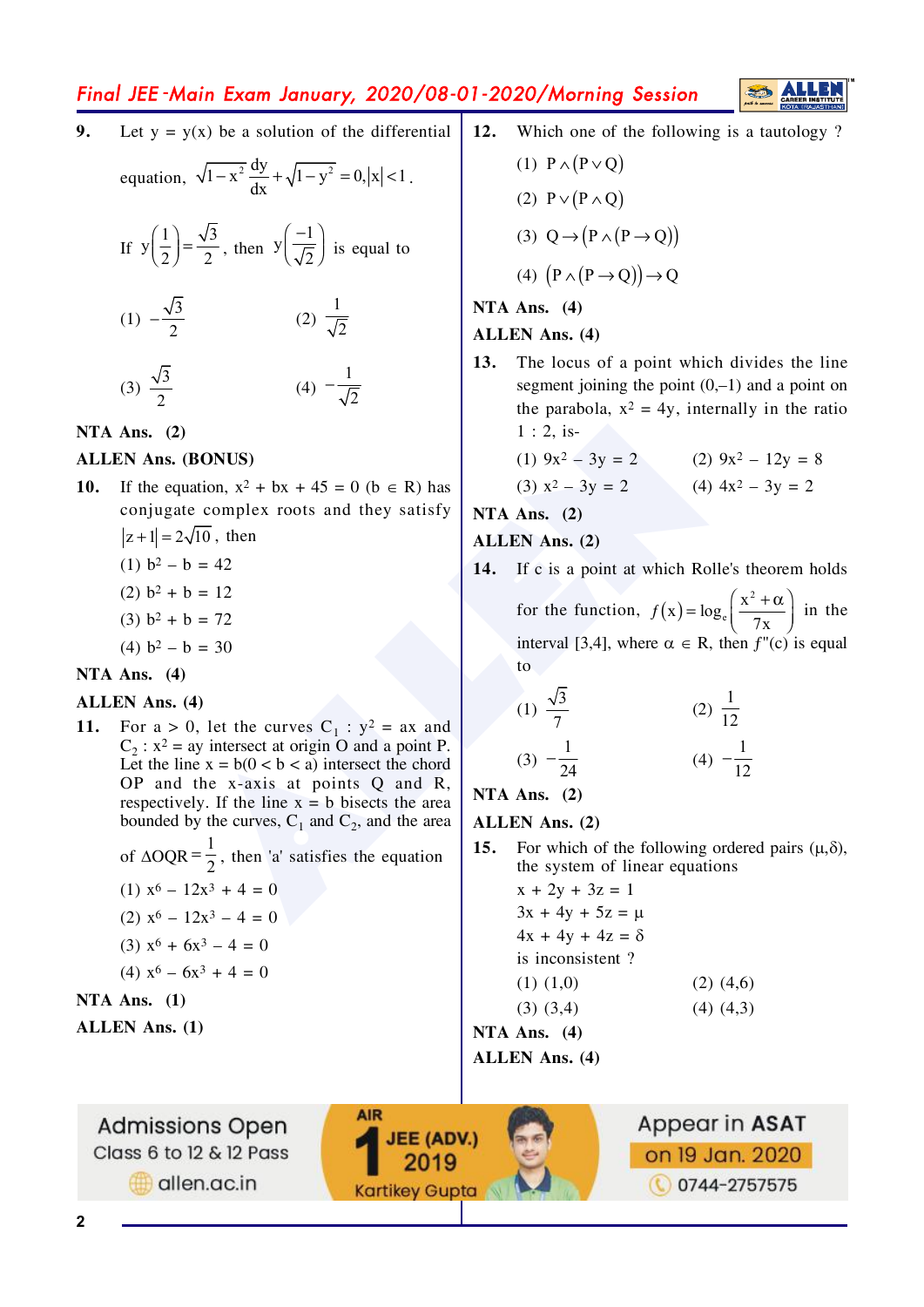# Final JEE-Main Exam January, 2020/08-01-2020/Morning Session

Let A and B be two independent events such 16. that  $P(A) = \frac{1}{3}$  and  $P(B) = \frac{1}{6}$ . Then, which of the following is TRUE ? (1)  $P(A/B) = \frac{2}{2}$ (2)  $P(A/(A \cup B)) = \frac{1}{4}$ (3)  $P(A/B') = \frac{1}{3}$ (4)  $P(A'B') = \frac{1}{2}$ 

NTA Ans.  $(3)$ 

**ALLEN** Ans. (3)

17. The inverse function of

$$
f(x) = \frac{8^{2x} - 8^{-2x}}{8^{2x} + 8^{-2x}}, x \in (-1,1), \text{ is}
$$
  
\n(1)  $\frac{1}{4} (\log_8 e) \log_e \left( \frac{1 - x}{1 + x} \right)$   
\n(2)  $\frac{1}{4} \log_e \left( \frac{1 - x}{1 + x} \right)$   
\n(3)  $\frac{1}{4} (\log_8 e) \log_e \left( \frac{1 + x}{1 - x} \right)$   
\n(4)  $\frac{1}{4} \log_e \left( \frac{1 + x}{1 - x} \right)$ 

NTA Ans.  $(3)$ **ALLEN** Ans. (3)

**18.** If 
$$
\int \frac{\cos x \, dx}{\sin^3 x (1 + \sin^6 x)^{2/3}} = f(x) (1 + \sin^6 x)^{1/\lambda} + c
$$

where c is a constant of integration, then

(4)  $\frac{9}{8}$ 

**AIR** 

$$
\lambda f\left(\frac{\pi}{3}\right)
$$
 is equal to  
(1) -2 (2)  $-\frac{9}{8}$  (3) 2

NTA Ans.  $(1)$ **ALLEN Ans. (1)** 

> **Admissions Open** Class 6 to 12 & 12 Pass allen.ac.in

 $19.$ The shortest distance between the lines

$$
\frac{x-3}{3} = \frac{y-8}{-1} = \frac{z-3}{1} \text{ and}
$$
  

$$
\frac{x+3}{-3} = \frac{y+7}{2} = \frac{z-6}{4} \text{ is}
$$
  
(1)  $\frac{7}{2}\sqrt{30}$  (2)  $3\sqrt{30}$  (3) 3 (4)  $2\sqrt{30}$ 

NTA Ans.  $(2)$ 

**ALLEN** Ans. (2)

- **20.** Let  $f(x) = x\cos^{-1}(-\sin|x|), x \in \left[-\frac{\pi}{2}, \frac{\pi}{2}\right]$ , then which of the following is true?
	- (1) f' is decreasing in  $\left(-\frac{\pi}{2},0\right)$  and increasing in  $\left(0,\frac{\pi}{2}\right)$
	- (2) f is not differentiable at  $x = 0$

$$
(3) f'(0) = -\frac{\pi}{2}
$$

(4) f' is increasing in  $\left(-\frac{\pi}{2},0\right)$  and decreasing in  $\left(0,\frac{\pi}{2}\right)$ 

NTA Ans.  $(1)$ 

**ALLEN Ans. (1)** 

The number of all  $3 \times 3$  matrices A, with  $21.$ enteries from the set  $\{-1,0,1\}$  such that the sum of the diagonal elements of  $AA<sup>T</sup>$  is 3, is

NTA Ans. (672.00) **ALLEN Ans.** (672.00)